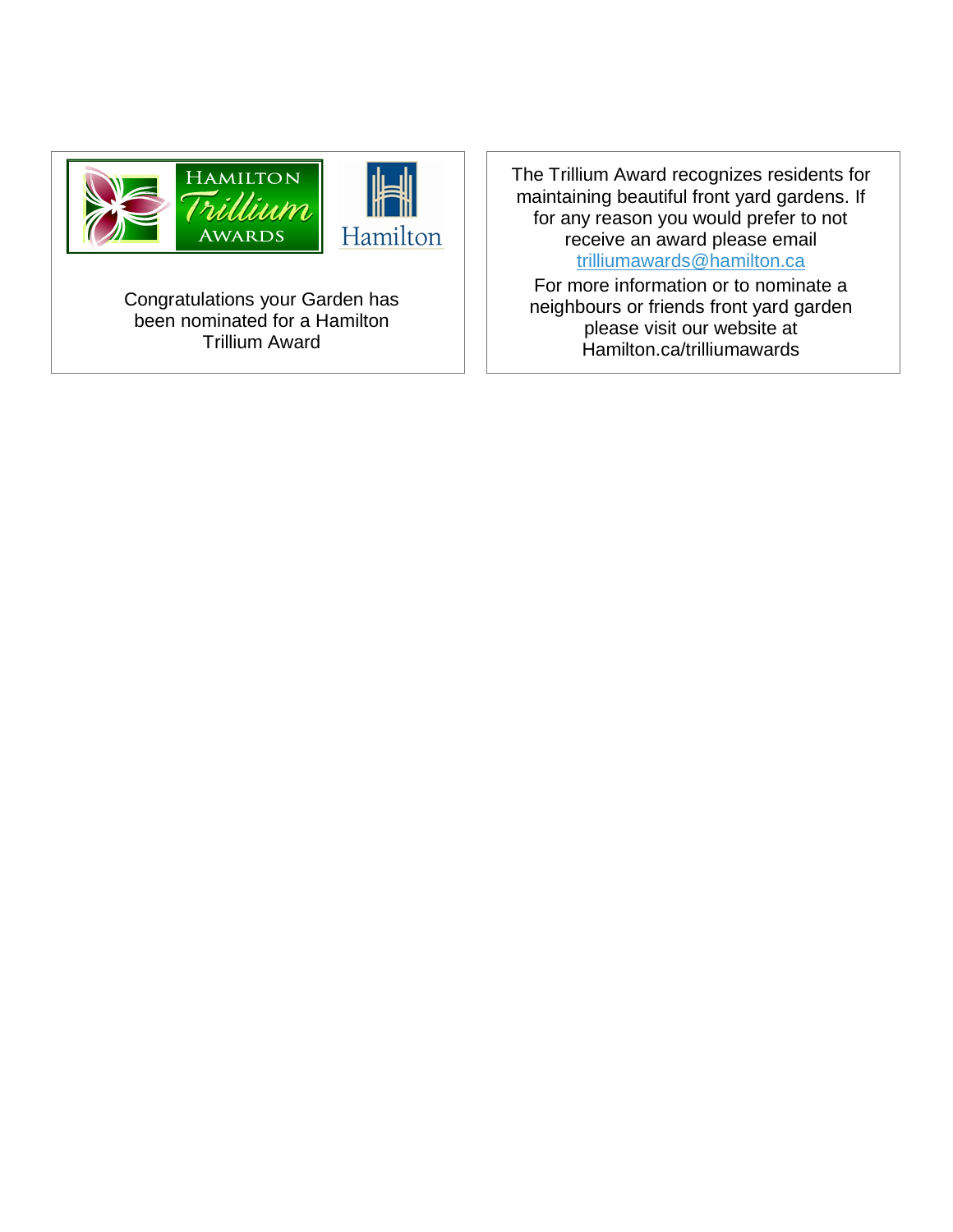## Name Tag Template